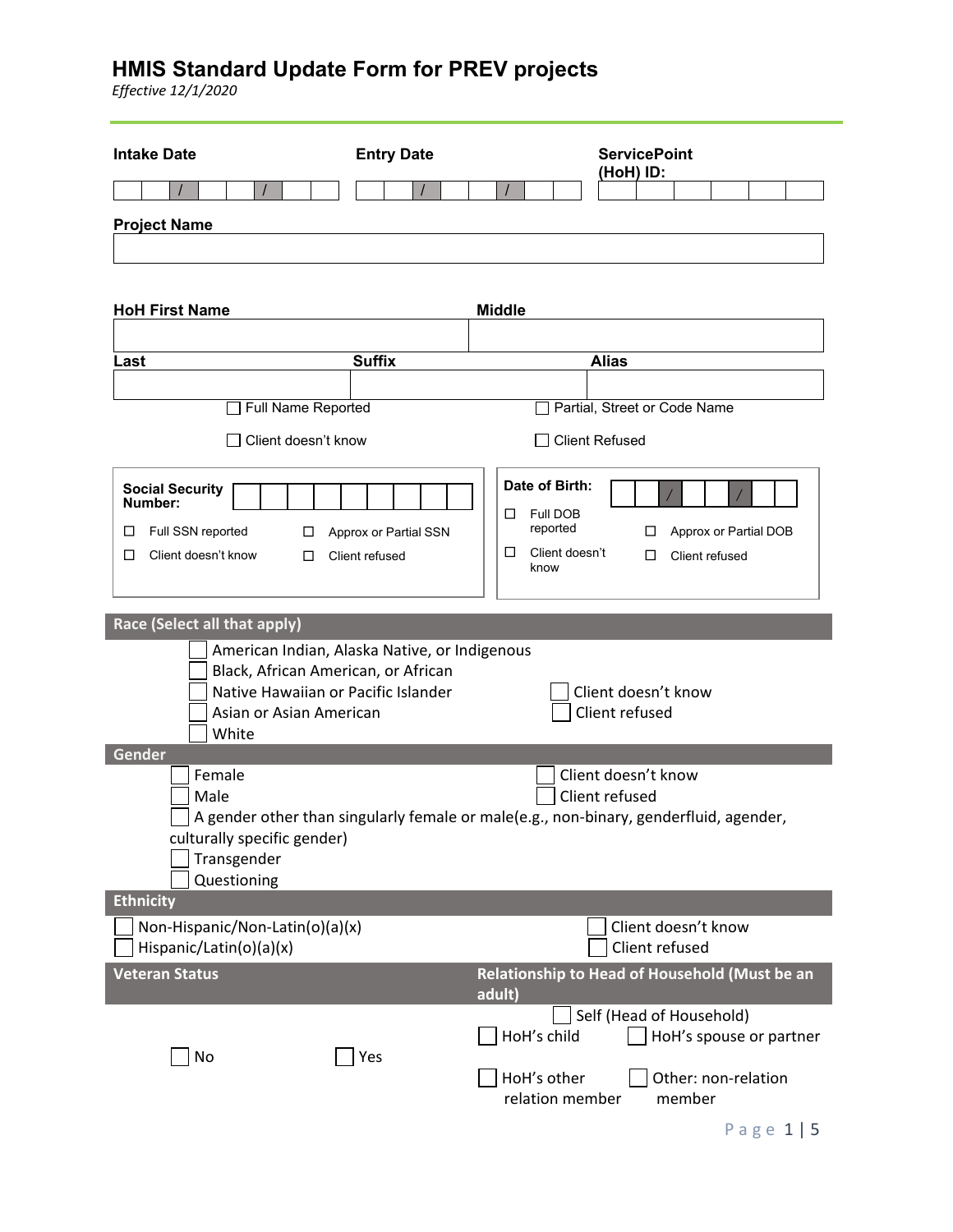*Effective 12/1/2020*

| <b>Health Insurance</b>                                                                                                                                              |                                                                                                                                         |
|----------------------------------------------------------------------------------------------------------------------------------------------------------------------|-----------------------------------------------------------------------------------------------------------------------------------------|
| No                                                                                                                                                                   | Client doesn't know                                                                                                                     |
| Yes (identify source below)                                                                                                                                          | Client                                                                                                                                  |
| Source:                                                                                                                                                              |                                                                                                                                         |
| Medicaid<br>State Children's Health Insurance (KCHIP)<br><b>Employer-Provided Health Insurance</b><br>Private Pay Health Insurance<br>Indian Health Services Program | Medicare<br><b>VA Medical Services</b><br>Health Insurance obtained through COBRA<br><b>State Health Insurance for Adults</b><br>Other: |

| <b>Disability</b>                                                                                                              |                              |                           |                                                     |                                                                   |                                                                                               |                               |
|--------------------------------------------------------------------------------------------------------------------------------|------------------------------|---------------------------|-----------------------------------------------------|-------------------------------------------------------------------|-----------------------------------------------------------------------------------------------|-------------------------------|
| Do you have a physical, mental or emotional Impairment, a post-traumatic stress disorder, or brain injury; a                   |                              |                           |                                                     |                                                                   |                                                                                               |                               |
| No.                                                                                                                            | Yes (indicate type(s) below) |                           |                                                     | $\Box$ Client doesn't know                                        | development disability, HIV/AIDS, or a diagnosable substance abuse problem?<br>Client refused |                               |
|                                                                                                                                |                              |                           |                                                     |                                                                   |                                                                                               |                               |
|                                                                                                                                | <b>Physical</b>              | <b>Mental Health</b>      | <b>Chronic</b><br><b>Health</b><br><b>Condition</b> | $\sqcap$ Alcohol<br><b>Drugs</b><br>$\blacksquare$<br>$\Box$ Both | <b>Developmental</b>                                                                          | <b>HIV/AIDS</b>               |
| Expected to be of long-<br>continued and indefinite<br>duration and substantially<br>impairs ability to live<br>independently: | Yes<br>$\Box$<br>⊓<br>No     | Yes<br>$\Box$<br>П<br>No. | $\mathbb{R}$<br>Yes<br>П<br><b>No</b>               | Yes<br><b>No</b>                                                  | Yes<br>П<br>No                                                                                | $\Box$<br>Yes<br>$\Box$<br>No |

# **\*\*Only answer the following questions for Adults and HoH. \*\***

| <b>Income</b>                                       |                |
|-----------------------------------------------------|----------------|
| No/None at all<br>Yes (identify source and amounts) |                |
| Client refused<br>Client doesn't know               |                |
| Source:                                             | <b>Amount:</b> |
| Earned income (i.e., employment income)             | \$<br>00       |
| Unemployment Insurance                              | \$<br>00       |
| Supplemental Security Income (SSI)                  | \$<br>00       |
| Social Security Disability Income (SSDI)            | \$<br>-00      |
| <b>Retirement Income from Social Security</b>       | \$<br>. 00     |
| VA Service-Connected Disability                     | \$<br>00       |
| Compensation                                        |                |
| VA Non-Service-Connected Disability Pension         | \$<br>. 00     |
| <b>Worker's Compensation</b>                        | \$<br>. 00     |
| <b>Temporary Assistance for Needy Families</b>      | \$<br>00       |
| (TANF)                                              |                |
| General Assistance (GA)                             | \$<br>. 00     |
| Private disability Insurance                        | \$<br>00       |
| Pension or retirement income from a former          | \$<br>-00      |
| job                                                 |                |
| <b>Child Support</b>                                | \$<br>00       |
| Alimony or other spousal support                    | \$<br>00       |
| Other source:                                       | \$<br>00       |
| <b>Total Monthly Income:</b>                        | \$             |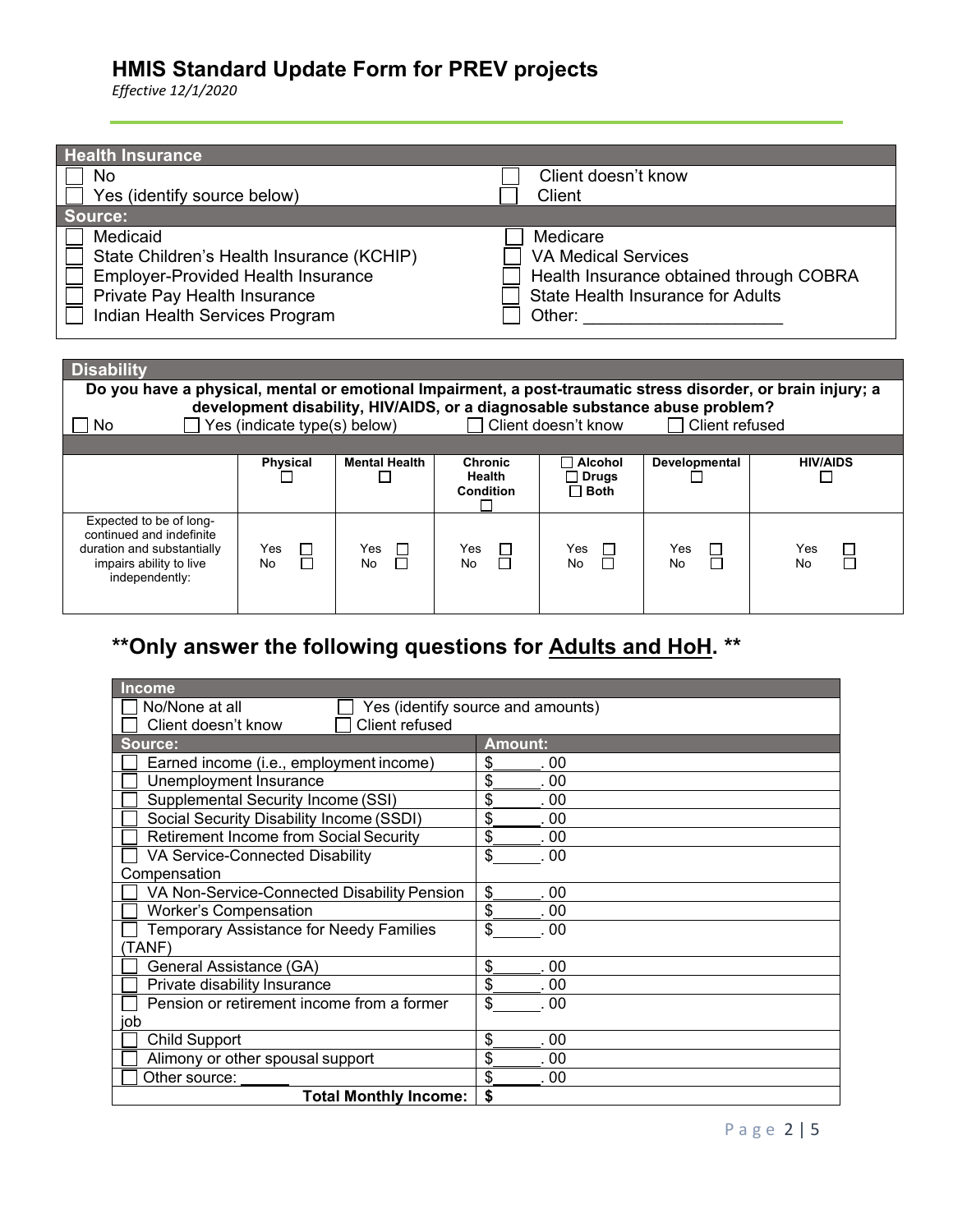*Effective 12/1/2020*

| <b>Non-Cash Benefits</b><br>No/None at all<br>Client doesn't know                                                   |                                                                                                                                    | Yes (Identify source below)<br>Client refused                                                                         |       |
|---------------------------------------------------------------------------------------------------------------------|------------------------------------------------------------------------------------------------------------------------------------|-----------------------------------------------------------------------------------------------------------------------|-------|
| Source:                                                                                                             |                                                                                                                                    |                                                                                                                       |       |
| <b>TANF Child Care services</b><br><b>TANF</b> transportation services<br>Other TANF-funded services<br>Other:      | Supplemental Nutrition Assistance Program (SNAP)<br>Special Supplemental, Nutrition Program for Women, Infants, and Children (WIC) |                                                                                                                       |       |
| <b>Client's Prior Living Situation - Prior to Project Entry</b>                                                     |                                                                                                                                    |                                                                                                                       |       |
|                                                                                                                     |                                                                                                                                    | (Select one Living Situation and answer the corresponding questions in the order in which they appear)                |       |
| <b>Literally Homeless Situation</b>                                                                                 | <b>Institutional Situation</b>                                                                                                     | <b>Transitional/Permanent Housing</b><br><b>Situation</b>                                                             | Other |
| $\Box$ Place not meant for habitation<br>(e.g. a vehicle, abandoned building,<br>bus/train/subway station, airport, | Foster care home or<br>foster group home                                                                                           | Residential project or halfway house with no<br>homeless criteria<br>$\Box$ Hotel or motel paid for without emergency |       |
|                                                                                                                     |                                                                                                                                    |                                                                                                                       |       |

| bus/lialil/subway station, aliport,<br>anywhere outside). | $\Box$ Hospital or other                                   | $\Box$ True of Trible paid for without childigency<br>shelter voucher |                       |
|-----------------------------------------------------------|------------------------------------------------------------|-----------------------------------------------------------------------|-----------------------|
|                                                           | residential non-psychiatric                                | □ Transitional housing for homeless persons                           | $\Box$ Client doesn't |
| $\Box$ Emergency shelter, including hotel                 | medical facility                                           | (including homeless youth)                                            | know                  |
| or motel paid for with emergency                          |                                                            | $\Box$ Host Home (non-crisis)                                         | $\Box$ Client refused |
| shelter voucher                                           | Jail, prison or juvenile                                   | Staying or living in a friend's room, apartment or                    |                       |
|                                                           | detention facility                                         | house                                                                 |                       |
| □ Safe Haven                                              |                                                            | $\Box$ Staying or living in a family member's room,                   |                       |
|                                                           | $\Box$ Long-term care facility or                          | apartment or house                                                    |                       |
|                                                           | nursing home                                               | □Rental by client, with GPD TIP housing                               |                       |
|                                                           |                                                            | subsidy                                                               |                       |
|                                                           |                                                            |                                                                       |                       |
|                                                           | Psychiatric hospital or<br>ப<br>other psychiatric facility | Rental by client, with VASH housing subsidy                           |                       |
|                                                           |                                                            | $\Box$ Permanent housing (other than RRH) for                         |                       |
|                                                           |                                                            | formerly homeless persons                                             |                       |
|                                                           | $\Box$ Substance abuse                                     | $\Box$ Rental by client, with RRH or equivalent                       |                       |
|                                                           | treatment facility or detox                                | subsidy                                                               |                       |
|                                                           | center                                                     | Rental by client, with HCV voucher (tenant or                         |                       |
|                                                           |                                                            | project based)                                                        |                       |
|                                                           |                                                            | $\Box$ Rental by client in a public housing unit                      |                       |
|                                                           |                                                            | $\Box$ Rental by client, no ongoing housing subsidy                   |                       |
|                                                           |                                                            | □Rental by client with other ongoing housing                          |                       |
|                                                           |                                                            | subsidy                                                               |                       |
|                                                           |                                                            | $\Box$ Owned by client, with ongoing housing                          |                       |
|                                                           |                                                            | subsidy                                                               |                       |
|                                                           |                                                            | □ Owned by client, no ongoing housing                                 |                       |
|                                                           |                                                            | subsidy                                                               |                       |
| Length of Stay in Prior Living                            | Length of Stay in Prior                                    | Length of Stay in Prior Living Situation (i.e.                        |                       |
| Situation (i.e. the literally homeless                    | Living Situation (i.e. the                                 | the housing situation identified above)                               |                       |
| situation identified above)?                              | institutional situation                                    |                                                                       |                       |
|                                                           | identified above)?                                         | One night or less                                                     |                       |
| $\Box$ One night or less                                  |                                                            | Two to six nights                                                     |                       |
| Two to six nights                                         | One night or less                                          | One week or more but less than one month                              | $\Box$ Client doesn't |
| $\Box$ One week or more but less than                     | Two to six nights                                          | One month or more but less than 90 days                               | know                  |
| one month                                                 | One week or more but                                       | 90 days or more but less than one year<br>ΙI                          | $\Box$ Client refused |
| $\Box$ One month or more but less than                    | less than one month                                        | One year or longer<br>П                                               |                       |
| 90 days                                                   | One month or more but<br>Ш                                 |                                                                       |                       |
| $\Box$ 90 days or more but less than one                  | less than 90 days                                          | Did you stay in the housing situation less                            |                       |
| year                                                      | $\Box$ 90 days or more but less                            | than 7 nights?                                                        |                       |
| $\Box$ One year or longer                                 | than one year                                              |                                                                       |                       |
|                                                           | $\Box$ One year or longer                                  | $\Box$ Yes (If YES – Complete SECTION III)                            |                       |
|                                                           |                                                            | $\Box$ No (If NO – End Homeless History Interview)                    |                       |
|                                                           | Did you stay in the                                        |                                                                       |                       |
|                                                           | institutional situation less                               |                                                                       |                       |
|                                                           | than 90 days?                                              |                                                                       |                       |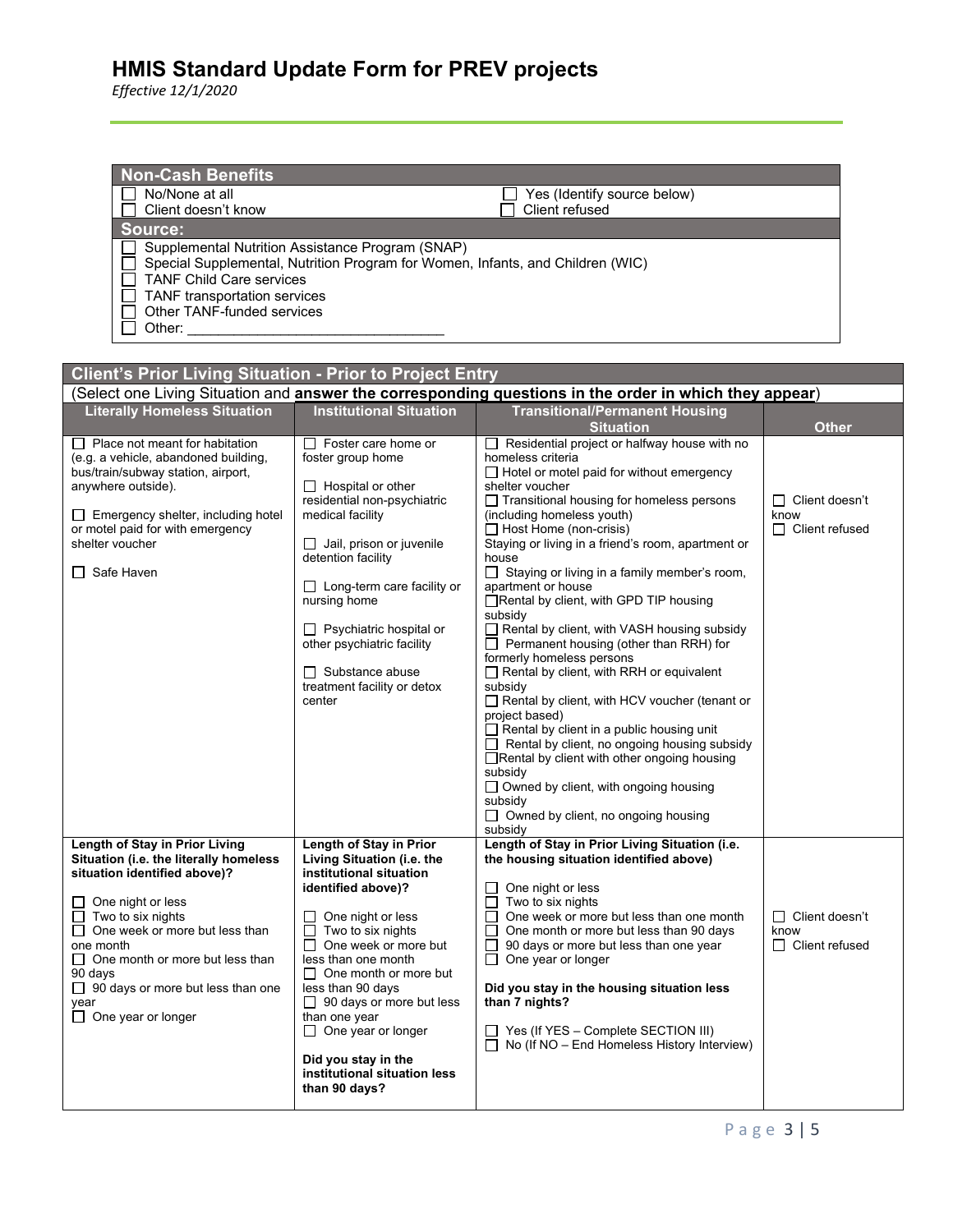*Effective 12/1/2020*

| $\Box$ N/A<br>(Complete SECTION IV Below) | Yes (If YES - Complete<br>$\mathsf{L}$<br>SECTION III)<br>$\Box$ No (If NO – End<br>Homeless History Interview)<br>On the night before<br>entering the institutional<br>situation did you stay on<br>the streets, in emergency<br>shelter or a safe haven?<br>$\Box$ Yes (If YES – Complete<br>SECTION IV)<br>$\Box$ No (If NO – End<br>Homeless History Interview) | On the night before entering the housing<br>situation did you stay on the streets, in<br>emergency shelter or a safe haven?<br>Yes (If YES - Complete SECTION IV)<br>$\Box$ No (If NO – End Homeless History Interview) | □ Client doesn't<br>know<br>$\Box$ Client refused |
|-------------------------------------------|---------------------------------------------------------------------------------------------------------------------------------------------------------------------------------------------------------------------------------------------------------------------------------------------------------------------------------------------------------------------|-------------------------------------------------------------------------------------------------------------------------------------------------------------------------------------------------------------------------|---------------------------------------------------|
|-------------------------------------------|---------------------------------------------------------------------------------------------------------------------------------------------------------------------------------------------------------------------------------------------------------------------------------------------------------------------------------------------------------------------|-------------------------------------------------------------------------------------------------------------------------------------------------------------------------------------------------------------------------|---------------------------------------------------|

| On the night before your previous stay, was that on the streets, in an Emergency<br>Shelter, or Safe Haven?                                                                       | Approximate start of homelessness:                                                                    |
|-----------------------------------------------------------------------------------------------------------------------------------------------------------------------------------|-------------------------------------------------------------------------------------------------------|
| Π No<br>Yes                                                                                                                                                                       |                                                                                                       |
| Total number of times homeless on the street, in ES, or SH in the past three years<br>Two times<br>One time<br>Three times<br>Client doesn't know<br>Client refused<br>Four times | Total number of months homeless on the street, in emergency shelter, or SH in the<br>past three years |

| <b>Domestic Violence</b>                                                       |                        |                |
|--------------------------------------------------------------------------------|------------------------|----------------|
| Are you, or have you been a survivor of domestic or intimate partner violence? |                        |                |
| Yes<br>No                                                                      | Client doesn't know    | Client refused |
|                                                                                |                        |                |
| If YES, how long ago did you have this experience?                             |                        |                |
| Within the past 3 months                                                       | year ago or more       |                |
| 3 to 6 months ago                                                              | 6 months to 1 year ago |                |
| Client doesn't know                                                            | Client refused         |                |
|                                                                                |                        |                |
| If Yes, are you currently fleeing?                                             |                        |                |
| No                                                                             | Yes                    |                |
| Client doesn't know                                                            | Client refused         |                |
|                                                                                |                        |                |

| <b>Foster Care</b> |    | <b>Zip Code of Last Permanent Address</b> |
|--------------------|----|-------------------------------------------|
| Yes                | No |                                           |
|                    |    |                                           |

| In the last 2 years, have you lived anywhere     | Yes<br>No                             |
|--------------------------------------------------|---------------------------------------|
| other than this county/community?                | Client doesn't know<br>Client refused |
| Where did you move from?                         | A different Kentucky County           |
|                                                  | Another part of the US                |
|                                                  | Other                                 |
| If a different Kentucky County, please specify:  |                                       |
| If Another part of the US, please specify state: |                                       |
| If other location, please specify:               |                                       |